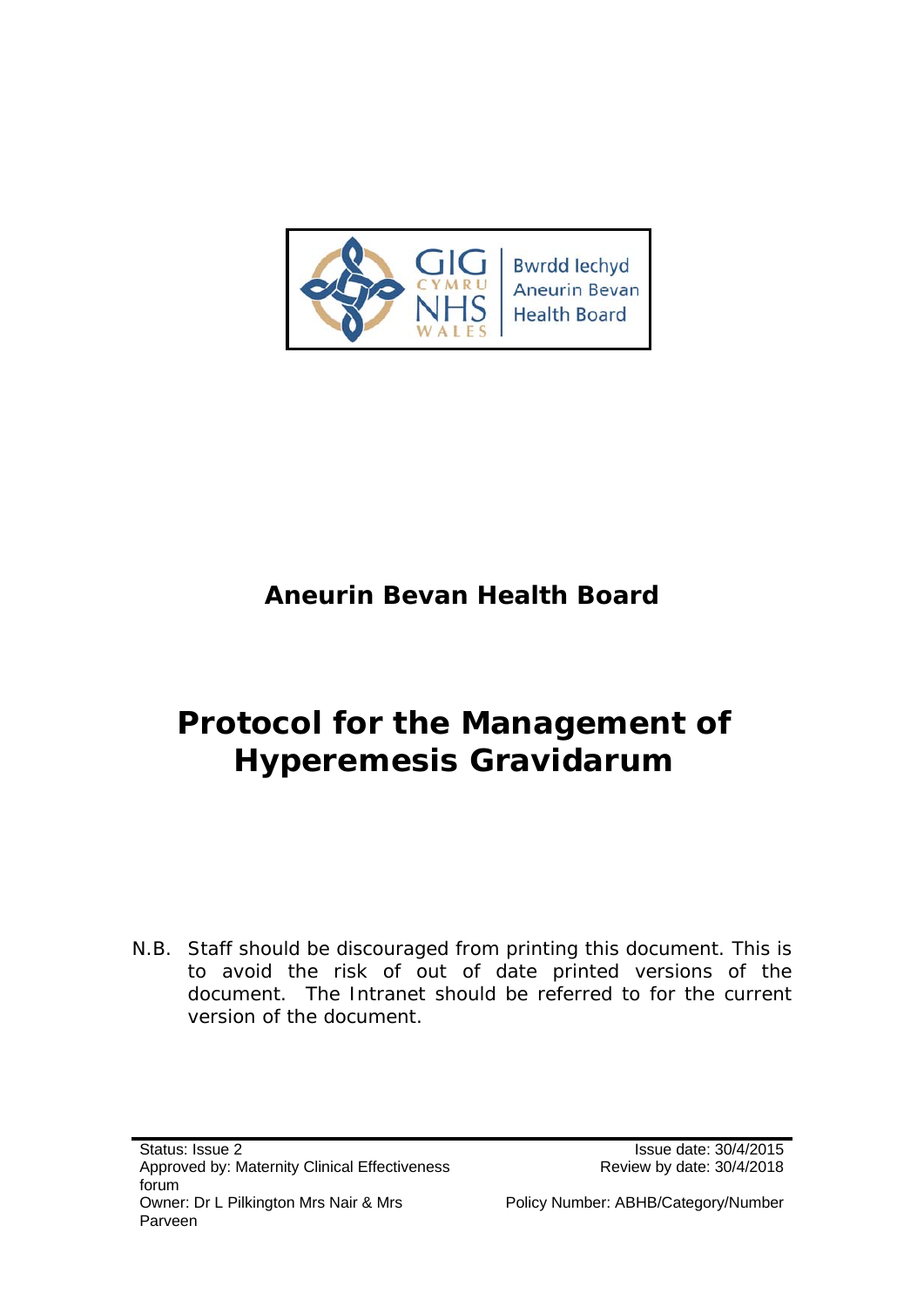### **Contents:**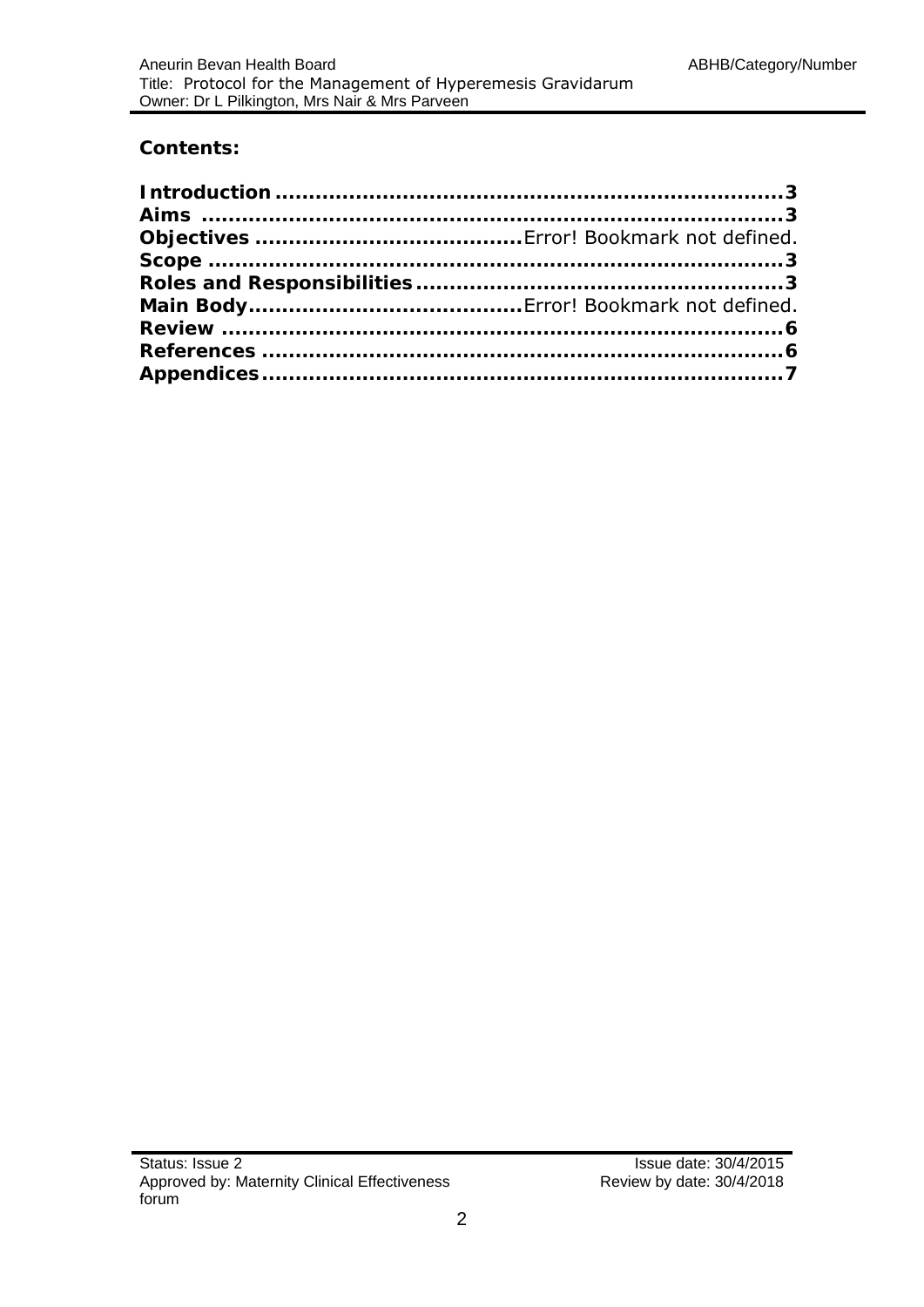### <span id="page-2-0"></span>**Introduction**

This document is a guideline designed to support safe and effective practice.

Hyperemesis gravidarum is a severe form of nausea and vomiting in pregnancy affecting  $0.1 - 1\%$  of all pregnancies. It is defined as persistent vomiting in pregnancy (three/more times per day) associated with weight loss (more than 5% of pre-pregnancy weight) and evidence of dehydration – ketosis.

# **Aims**

To provide support for clinical decision making

### **Objectives**

To ensure that clinicians follow standardised guidelines

### **Scope**

The guideline applies to all clinicians working within maternity and gynaecology services

# **Roles and Responsibilities**

o The Gynaecology and maternity management team

### **Main Body**

### **Symptoms**

Typical clinical symptoms include:

- Onset in first trimester usually 6-8 weeks
- Persistent nausea and vomiting causing dehydration
- Possible electrolyte imbalance
- Weight loss
- Ketosis
- If severe symptoms of hypovolaemia tachycardia, postural possibly progressing to persistent hypotension

### **Diagnosis and treatment**

Differential diagnoses of nausea and vomiting in pregnancy:

### **Infection – UTI, hepatitis**

**Drug induced** – iron supplements, antibiotics **Metabolic** – thyrotoxicosis, hyperparathyroidism/hypercalcaemia, diabetic ketoacidosis, uraemia, Addison's disease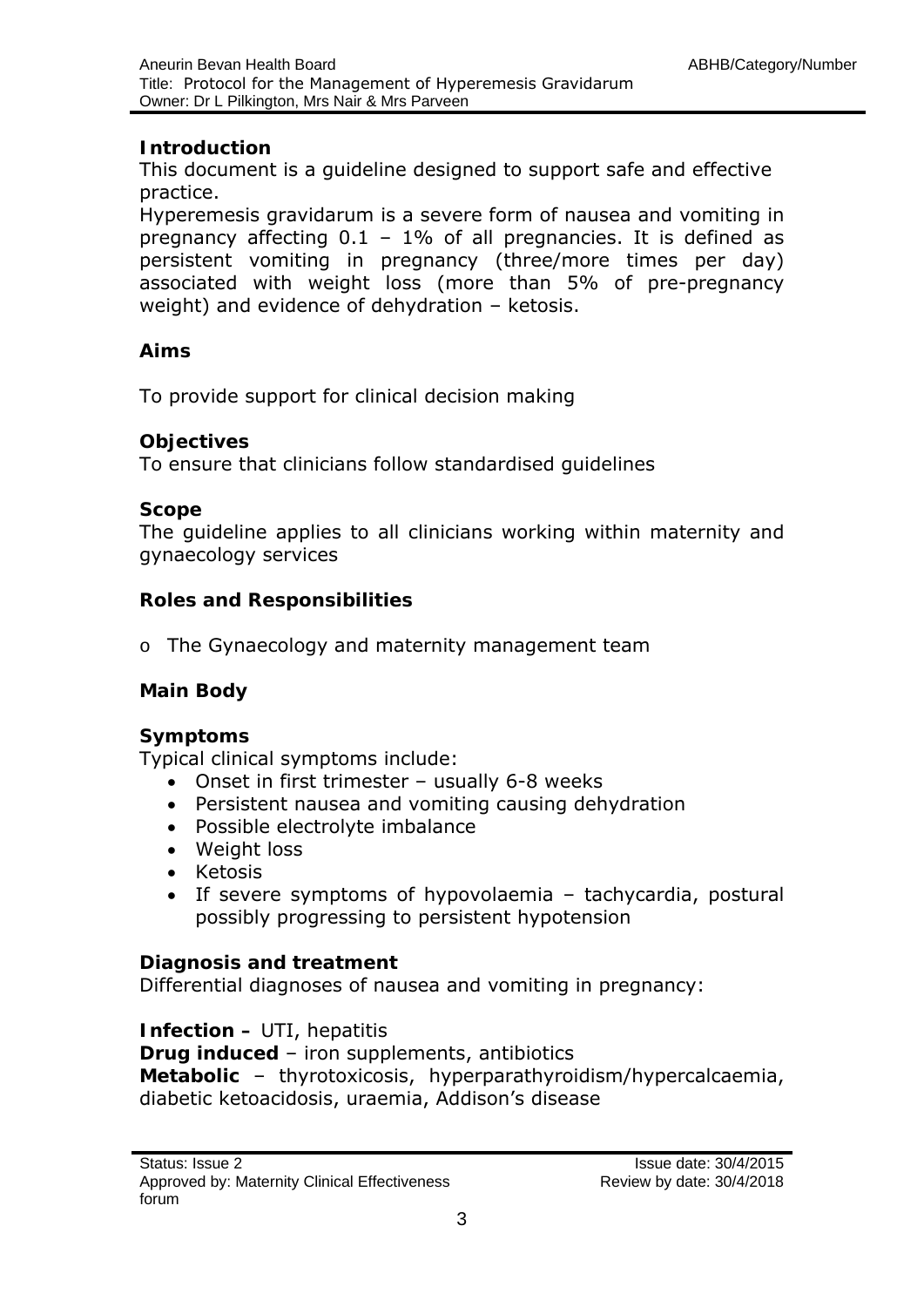**Gastrointestinal** – appendicitis, cholecystitis, small bowel obstruction, pancreatitis

**Pregnancy** – hydatiform mole, multiple pregnancy

#### **Investigations & initial assessment**

- On attendance weight, full observations plotted on NEWs chart
- History and examination. Consider utilising the modified pregnancy-unique quantification of emesis and nausea (PUQE) scoring index to assess severity (appendix 1)
- Urine for urinalysis (in particular ketones) and MSU
- FBC, U&E, LFT, TFT (provides a useful index of severity of HG, which correlates with the degree of biochemical hyperthyroidism)

(NB – abnormal LFTs and TFTs indicate the severity of hyperemesis and do not require further investigation/treatment unless they do not resolve with improvement of hyperemesis)

- If first presentation consider BhCG
- Arrange pelvic USS to confirm intra-uterine pregnancy, identify multiple pregnancy and exclude molar pregnancy

The evidence base provided for the document. Name any recognised relevant professional body, for example the source of your evidence base. Where appropriate, specify what is required to be documented in patients' notes. Clinical policies should also include a review of the evidence used and a reference list of that evidence.

### **Management**

Depends on degree of severity:

- 1. Mild mild nausea and vomiting, no biochemical abnormalities, normal observations, no ketonuria. Patients can be treated as outpatients.
- 2. Moderate mild moderate nausea and vomiting, no biochemical abnormalities, normal observations, urinary ketones  $+1/+2$ . Consider day care management if facilities allow – Appendix 3.
- 3. Severe severe nausea and vomiting, severe ketosis  $+3/ +4$ urinary ketones. Biochemical abnormality, haemodynamically unstable. Patient requires admission and inpatient management – Appendix 2.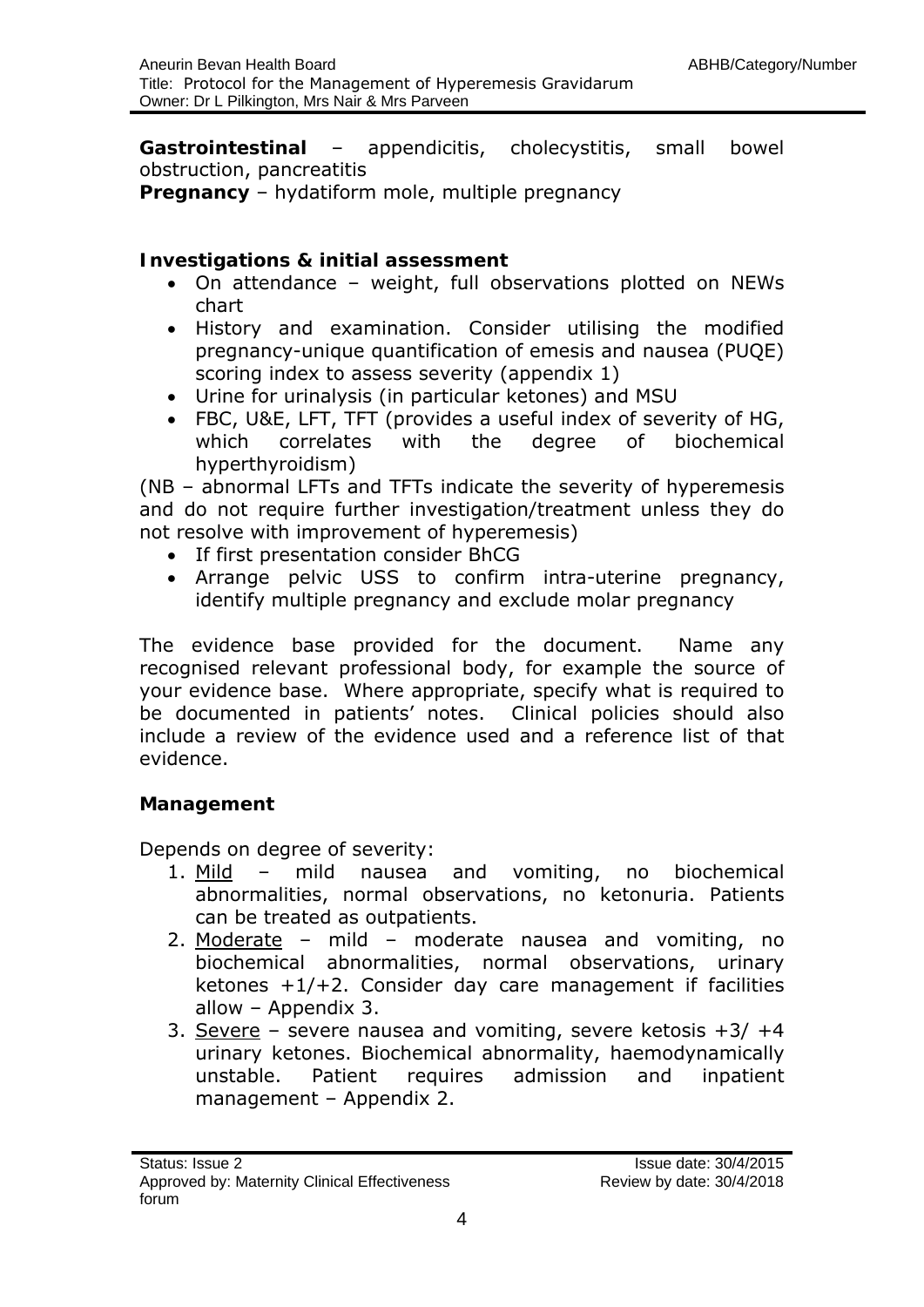Exclusion criteria for outpatient management – severe hyperemesis, failed outpatient/day case management, haemodynamically unstable, abdominal pain or vaginal bleeding, patient unable to travel home, abnormal LFTs/TFTs, co-existing morbidities esp. diabetes/thyrotoxicosis/cardiac disease.

#### **General advice for all women:**

Psychological support – nausea can be part of a normal pregnancy, usually improves by 20 weeks gestation, unlikely to harm fetus.

Dietary modifications - small, frequent meals of bland, low-odour, high-complex carbohydrate, and low-fat foods.

Alternative treatments - ginger (and other herbal remedies—for example, chamomile and peppermint), acupuncture and B6 acupressure.

#### **Refractory hyperemesis**

If woman not responding to appropriate management or with repeated admissions, consider refractory hyperemesis:

- Weigh on each admission and perform weekly weights on patients needing longer term admissions
- Inform consultant
- Consider corticosteroids
	- **Loading dose:** Hydrocortisone 100 mg BD IM/IV x 1 day **Maintenance dose:**

Prednisolone 40 mg/day – 3-5 days, then gradually reduce the dose and stop

Prednisolone 5-10 mg/day. Gradually reduce the dose and stop

- If severe nutritional deficit consider total parenteral nutrition and involvement of dietician
- Consider alternative reasons for repeated admissions social support, domestic violence/abuse, underlying psychological concerns.

### **Discharge**

Before discharge the patient should tolerate fluid and a light diet if admitted for inpatient management, have no clinical signs of dehydration and no ketosis.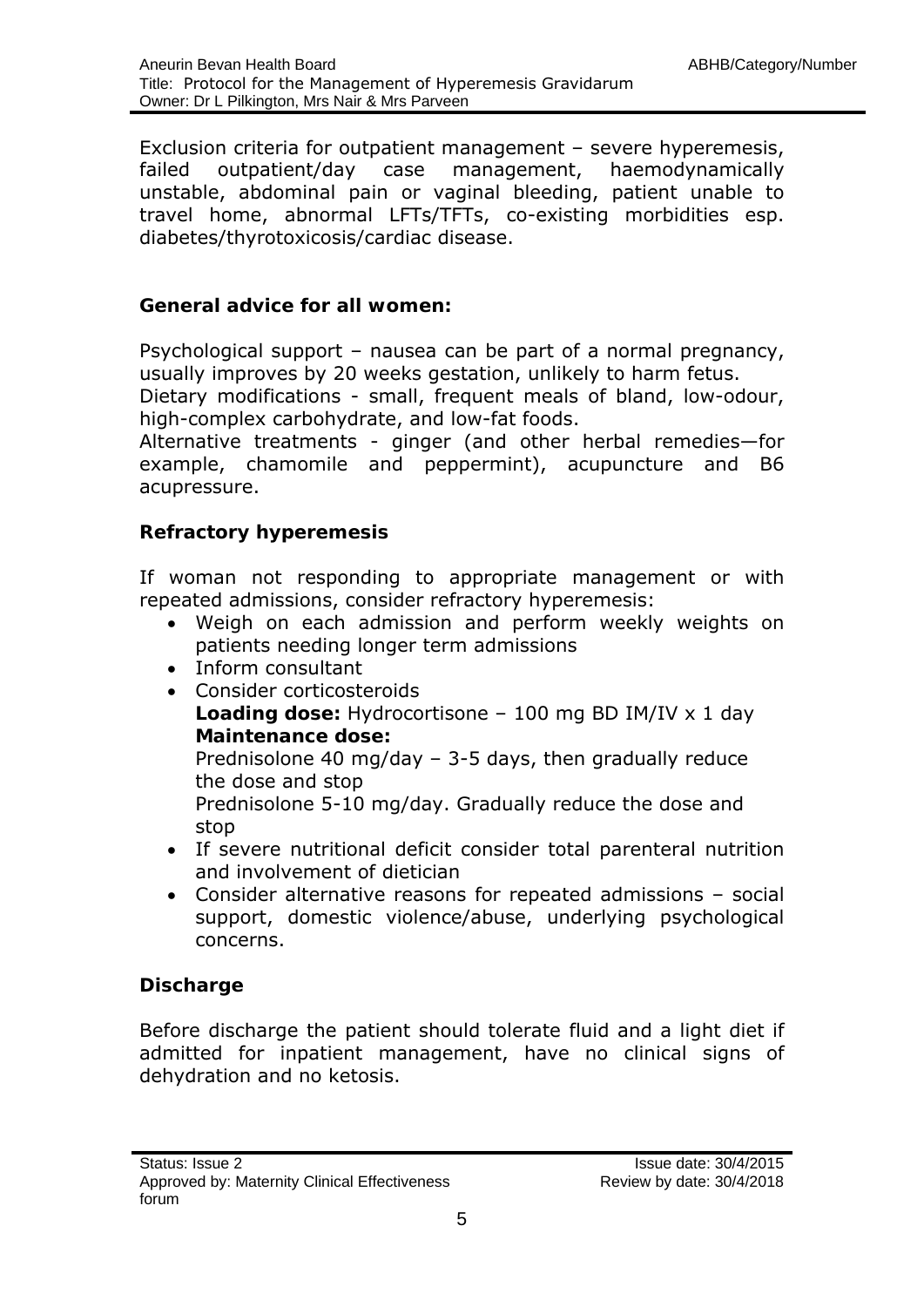Discharge any woman diagnosed with hyperemesis with antiemetic, regular thiamine (PO 25-50mg TDS) until hyperemesis resolved. Consider ant-acid gastric protection i.e. ranitidine.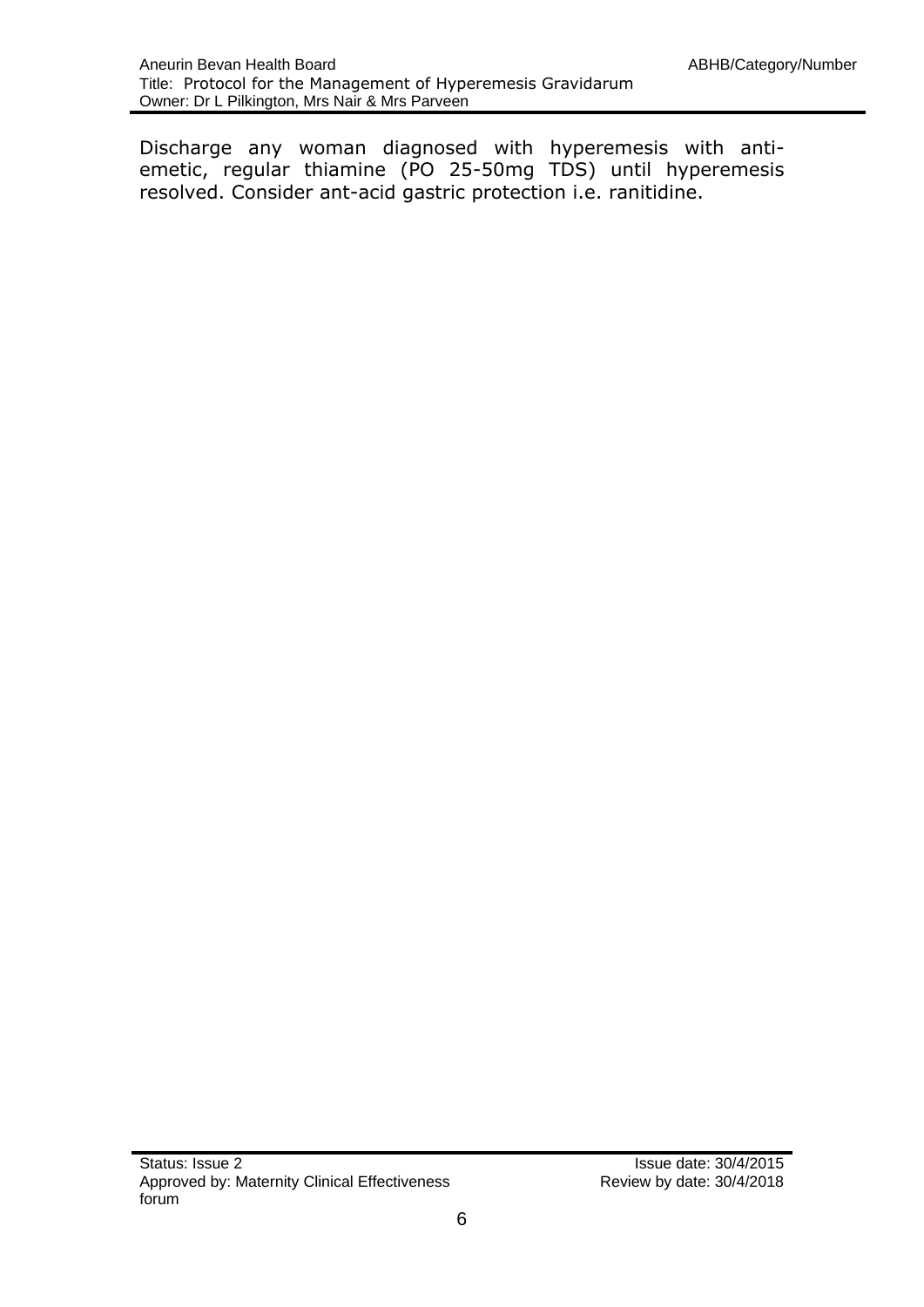#### <span id="page-6-0"></span>**Review**

In 3 years unless medical developments requires differently

#### **References**

- Royal Cornwall Hospitals NHS Trust. Clinical guideline for day-case rehydration with moderate hyperemesis gravidarum in pregnancy. February 2012
- NHS Forth Valley Trust. Day- case rehydration for women with moderate hyperemesis gravidarum. December 2013
- North West Wales NHS Trust. Clinical Guidelines for Emergency Gynaecology Unit (EGU). August 2009.
- Antenatal Care. NICE clinical guidance 62; March 2008 (modified June 2010)
- RC Boelig, V Berghella, AJ Kelly *et al.* Interventions for treating hyperemesis gravidarum (protocol). The Cochrane Collaboration. 2013, Issue 6
- A Matthews, DM Haas, DP O'Mathuna *et al.* Interventions for nausea and vomiting in early pregnancy (Review). The Cochrane Collaboration. 2014, Issue 3
- R Gadsby, T Barnie-Adshead. Review. Severe nausea and vomiting of pregnancy: should it be treated with appropriate pharmacotherapy? The Obstetrician & Gynaecologist. 2011; 13:107-111
- AM Neill, C Nelson-Piercy. Hyperemesis Gravidarum. The Obstetrician & Gynaecologist. 2003; 5:204-207
- S. Sonkusare. The clinical management of hyperemesis gravidarum. Archives of Gynaecology and Obstetrics. 2011; 283: 1183-1192
- AG Tamay, NK Kuscu. Hyperemesis gravidarum: Current aspect. Journal of Obstetrics and Gynaecology. November 2011; 31:708- 712
- S. Jarvis, C Nelson-Piercy. Management of nausea and vomiting in pregnancy. British Medical Journal. 2011; 342:d3606
- A Lacasse, E Rey, E Ferreira *et al*. Validity of a modified Pregnancy-Unique Quantification of Emesis and Nausea (PUQE) scoring index to assess severity of nausea and vomiting of pregnancy. American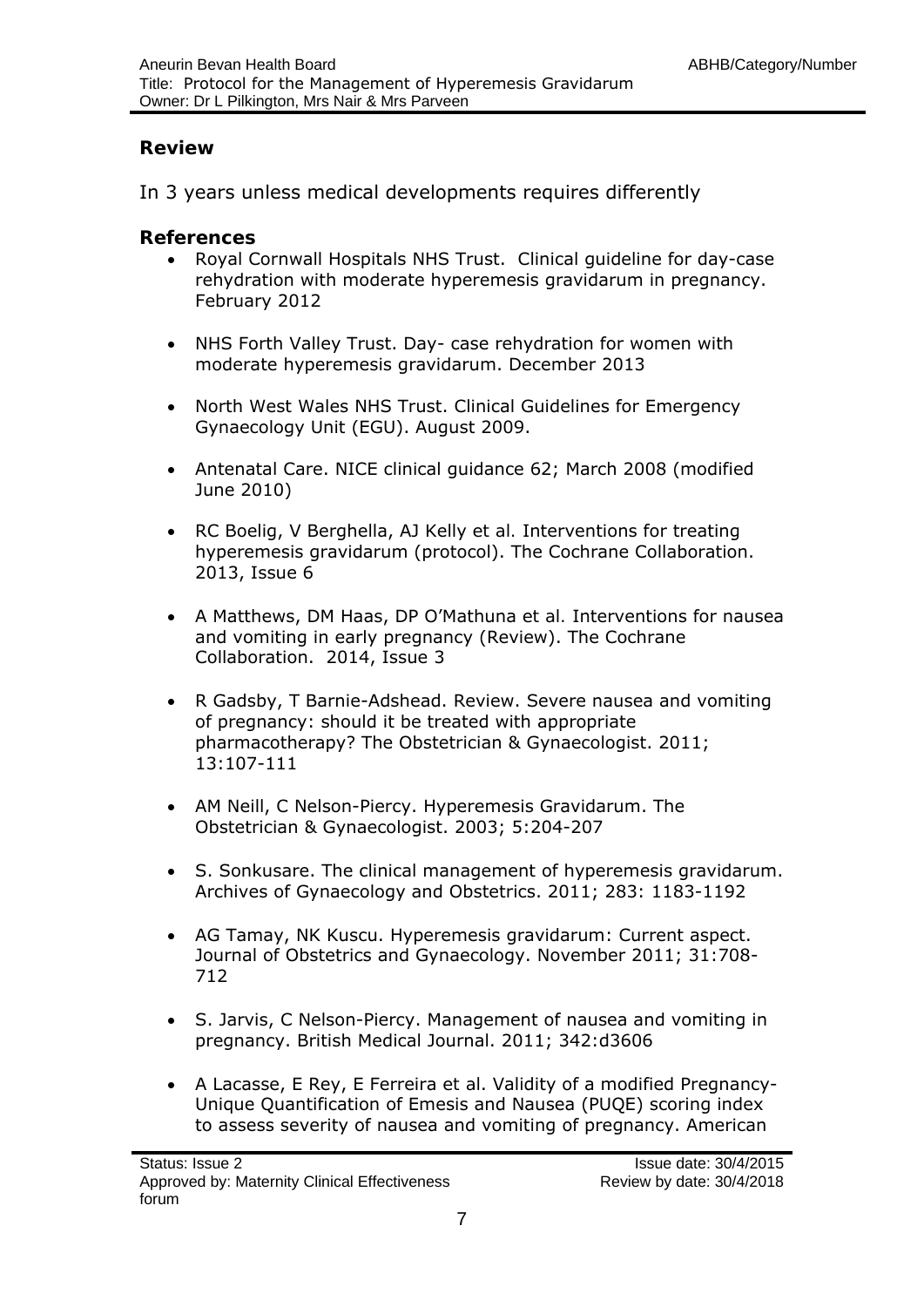Journal of Obstetrics & Gynaecology. January 2008; 71e1.

#### <span id="page-7-0"></span>**Appendix 1 Modified Pregnancy-Unique Quantification of Emesis and Nausea (PUQE) scoring index to assess severity**

| Modified PUQE                                                                            |               |           |           |                |  |  |
|------------------------------------------------------------------------------------------|---------------|-----------|-----------|----------------|--|--|
| Circle the answer that best suits your situation from the beginning of your<br>pregnancy |               |           |           |                |  |  |
| 1. On average in a day for how long do you feel nauseous or sick to your<br>stomach?     |               |           |           |                |  |  |
| Not at all                                                                               | $\leq 1$ hr   | $2-3$ hrs | $4-6$ hrs | $\geq 6$ hrs   |  |  |
| (1)                                                                                      | (2)           | (3)       | (4)       | (5)            |  |  |
| 2. On average in a day, how many times do you vomit?                                     |               |           |           |                |  |  |
| did<br>vomit                                                                             | not 1-2 times | 3-4 times | 5-6 times | $\geq$ 7 times |  |  |
| (1)                                                                                      | 2)            | (3)       | (4)       | (5)            |  |  |
| 3. On average how many times a day do you have retching or dry heaves                    |               |           |           |                |  |  |
| without bringing anything up?                                                            |               |           |           |                |  |  |
| None                                                                                     | 1-2 times     | 3-4 times | 5-6 times | $\geq$ 7 times |  |  |
| (1)                                                                                      |               | [3]       | 4)        | 〔5〕            |  |  |

Score:

Mild nausea and vomiting in pregnancy  $\leq 6$ Moderate nausea and vomiting in pregnancy 7-12 Severe nausea and vomiting in pregnancy  $\geq 13$ 

Lacasse. Validity of the modified-PUQE. Am J Obstet Gynecol 2008.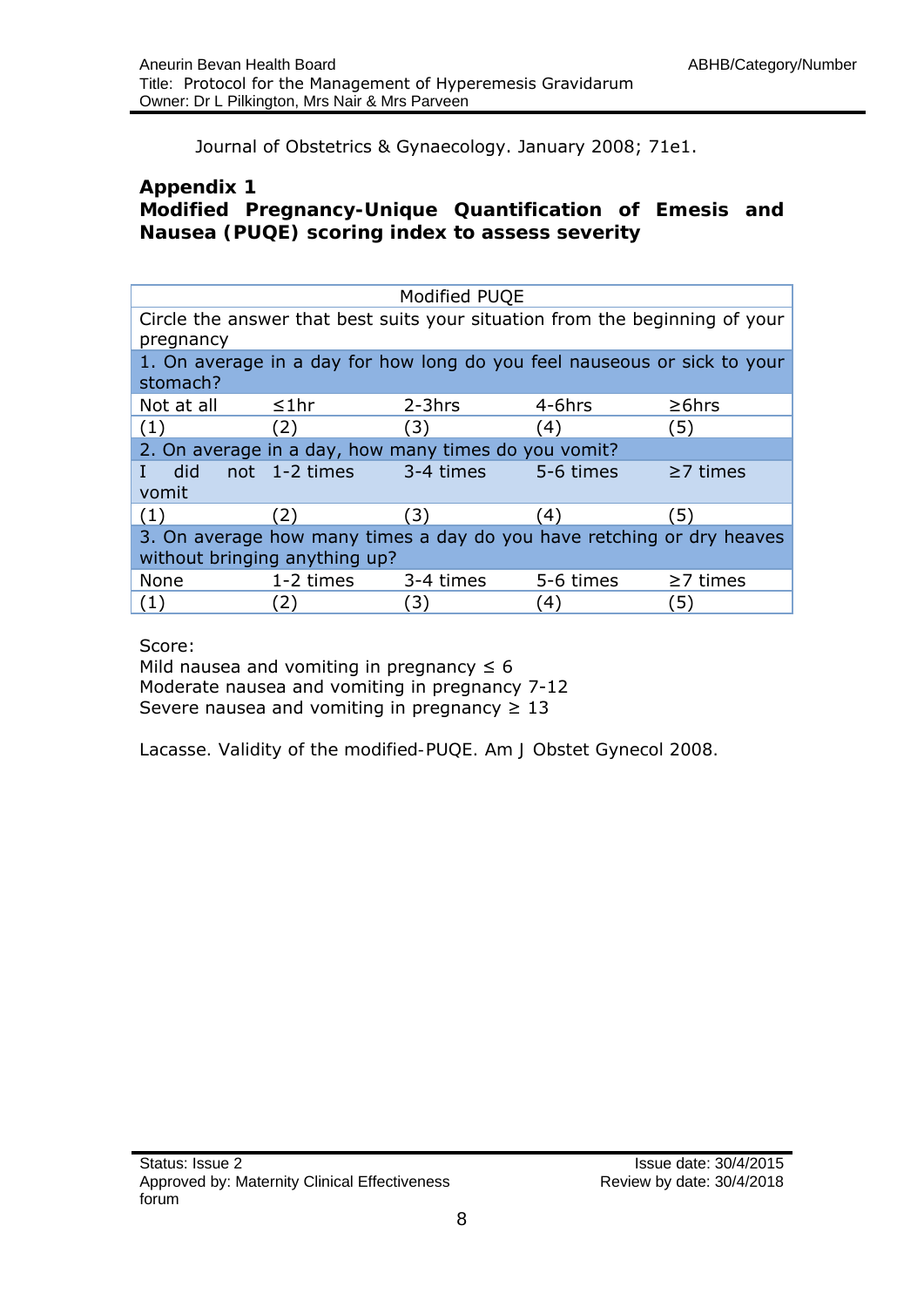# **Appendix 2 Inpatient management**

- Initial assessment as above
- First line management is IV rehydration fluid replacement should be tailored to dehydration and electrolyte imbalance and must be adapted daily and titrated against daily measurements of U&Es.
	- o Crystalloid normal saline/Hartmann's (with potassium chloride as required) are recommended.
	- o Avoid dextrose solutions as they may precipitate Wernicke's encephalopathy.
	- o Prompt correction of fluid deficit improves symptoms therefore suggested regimen:
		- 2l Hartmann's/N saline (+ potassium chloride as needed) over 4 hrs
		- Followed by maintenance fluids of 3-4l per 24hrs
	- o Treat hypokalaemia with 500mls normal saline with 20mmols potassium chloride
- Withholding food to "rest" the gastrointestinal tract has never been formally evaluated and is therefore not recommended. Women should be advised to continue oral intake as symptoms allow.
- Anti-emetics:
	- o Initially IV until tolerating oral diet
	- o Limited evidence of best anti-emetic. Suggestions
		- First line cyclizine 50mg TDS/metoclopramide 10mg TDS (note possibility of oculogyric crisis with metoclopramide - treat with procyclidine). Not recommended by pharmacy to use in conjunction.
		- Second line prochlorperazine, chlorpromazine, domperidone.
		- Refractory ondansetron as second agent
- Thiamine –if able to tolerate orally 25-50mg TDS. If not IV 100mg in 100mls N saline over 30-60 minutes given once weekly (IV pabrinex is a reasonable alternative if recommended dosing not possible). Continue thiamine orally if possible.
- Withhold any non-essential emetic medications
- All women admitted with hyperemesis need thromboprophylaxis whilst inpatients as per protocol.
- Consider gastric protection in refractory or severe hyperemesis – ranitidine 150mg BD.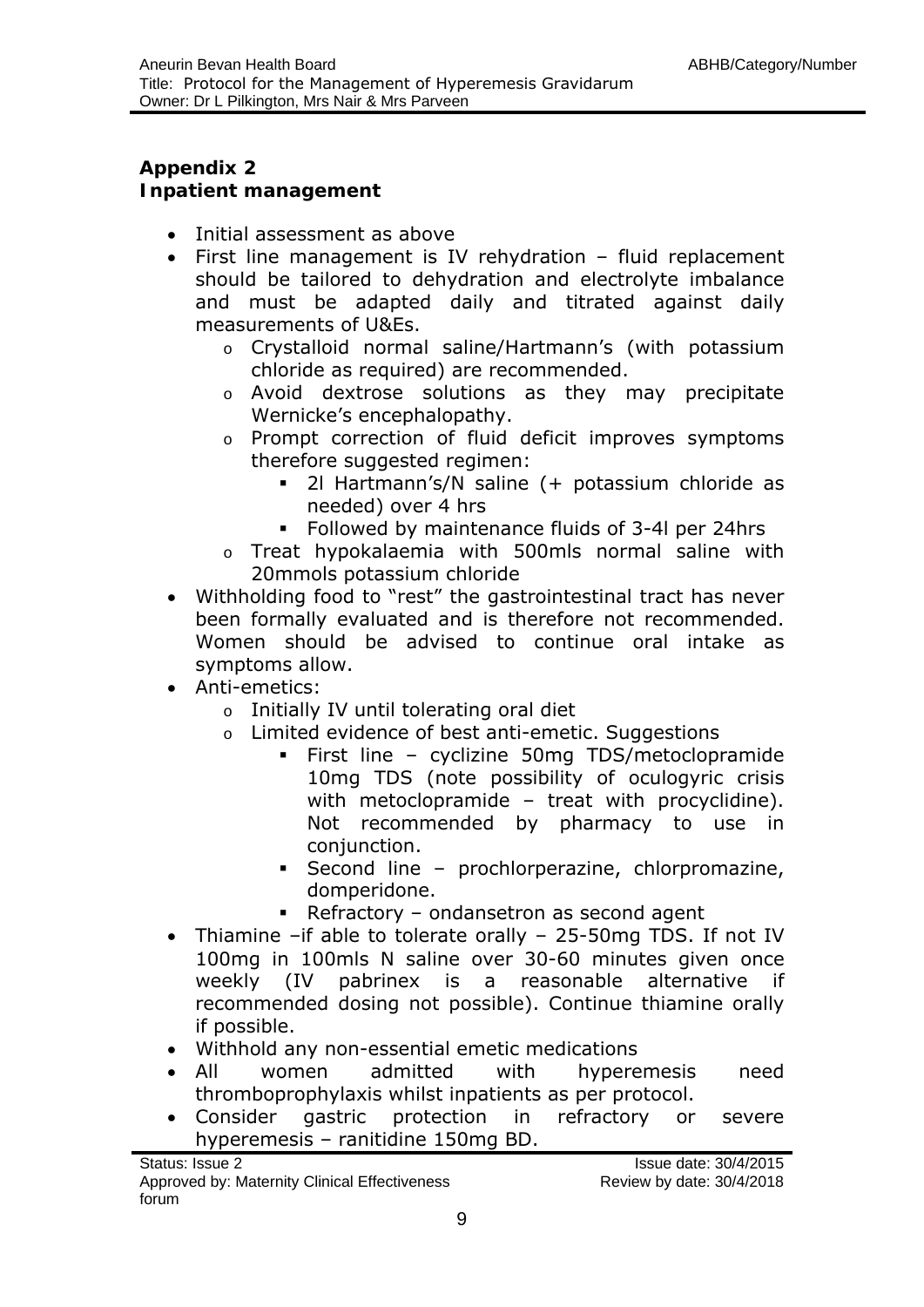- Consider high dose folic acid in refractory or severe hyperemesis – folic acid 5mg OD.
- Discharge once tolerating fluid and a light diet, have no clinical signs of dehydration and no ketosis.